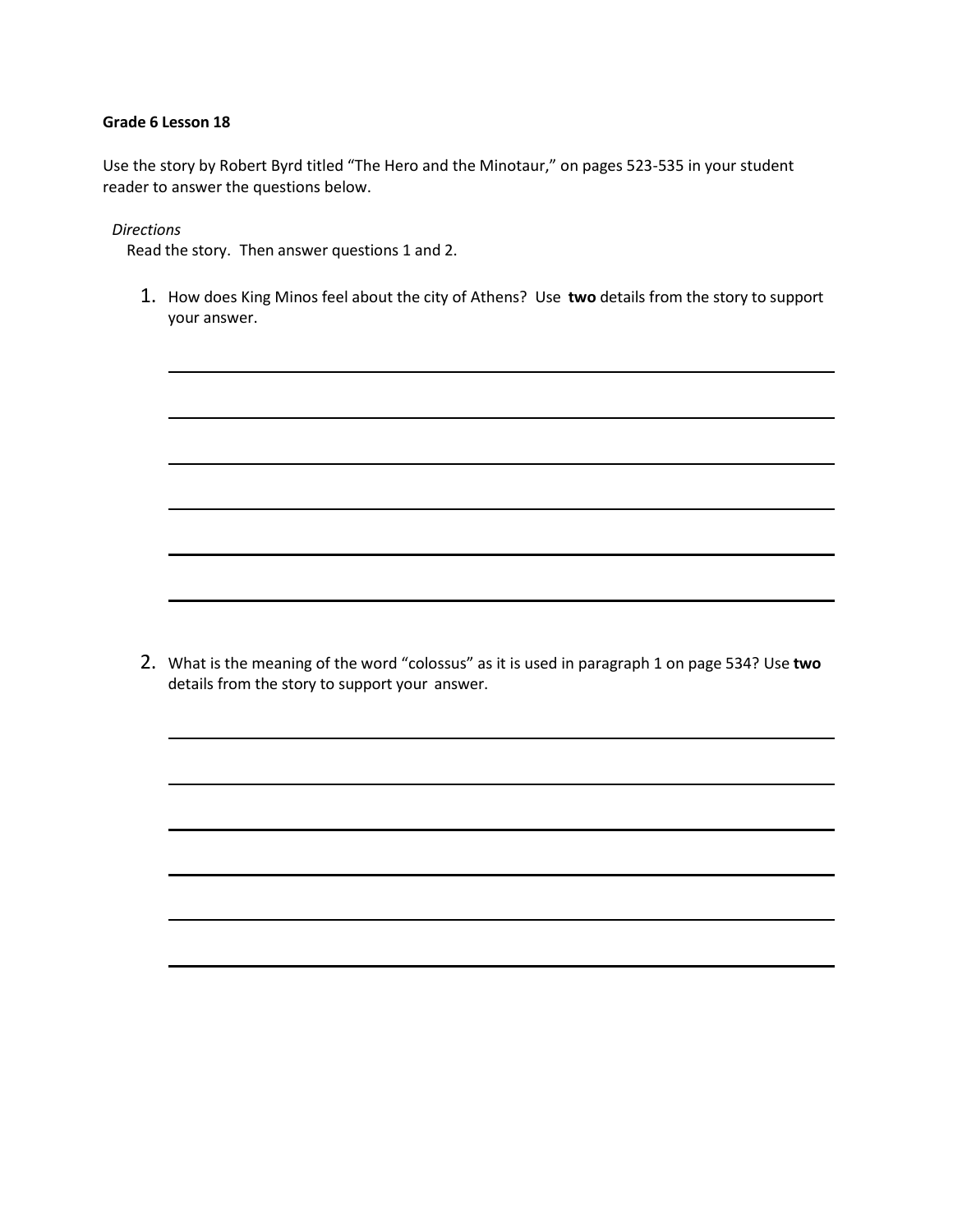# 3. Read this sentence from paragraph 2 on page 526:

 *A towering figure ran back and forth across the harbor entrance.*

How does this sentence contribute to the structure of the story? Use **two** details from the story to support your response.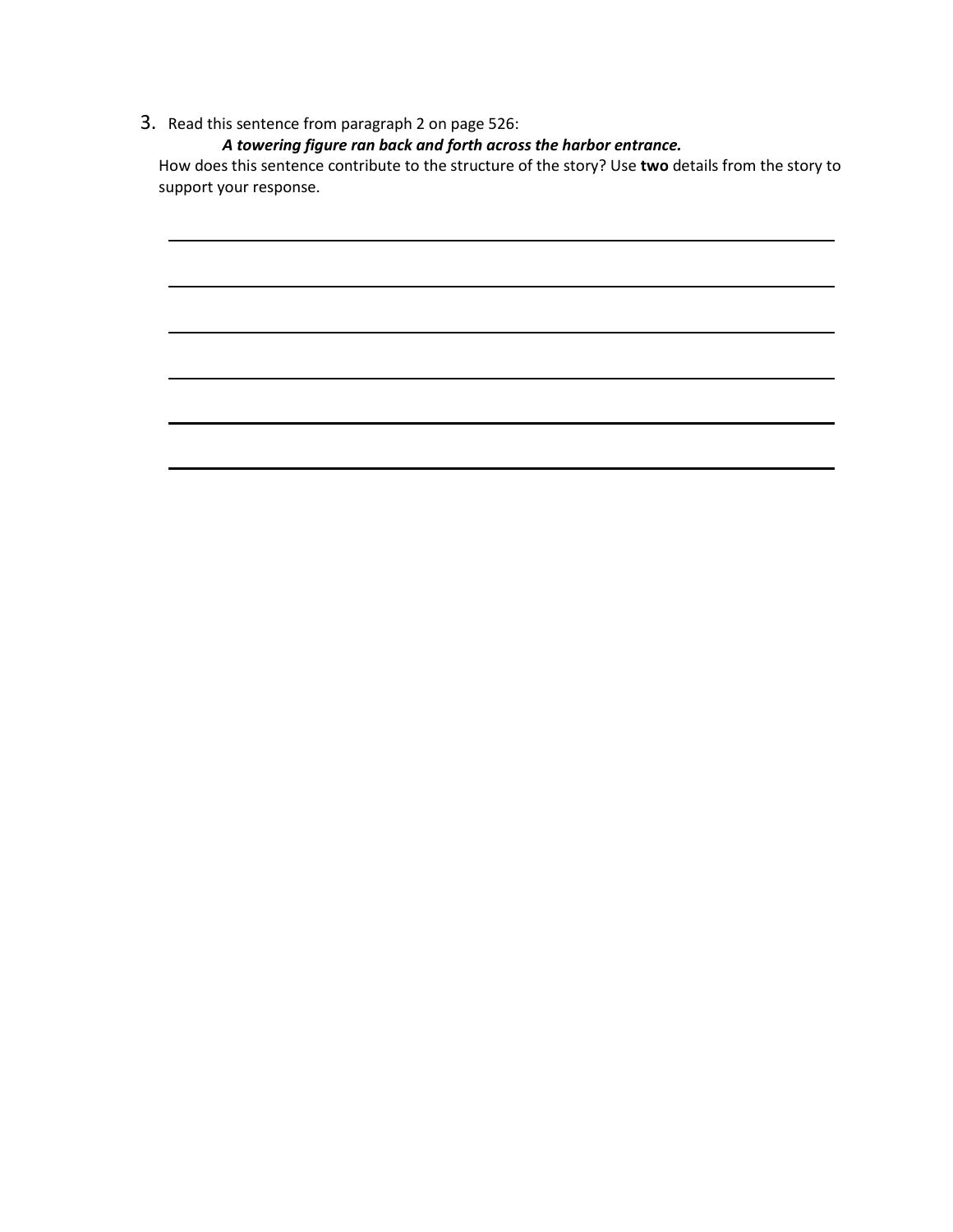Use the story by Robert Byrd titled "The Hero and the Minotaur" on pages 523-535 in your student reader to answer question 3.

#### *Directions*

Read the story. Then answer question 4.

4. How does Theseus feel about the challenges of defeating the Minotaur at the beginning, middle, and end of the story? What causes his feelings to change? Use details from the story to support your response.

In your response be sure to:

- explain what challenges Theseus faced in defeating the Minotaur at the beginning, middle, and end of the story
- explain what caused Theseus' feelings to change
- use details from the story to support your response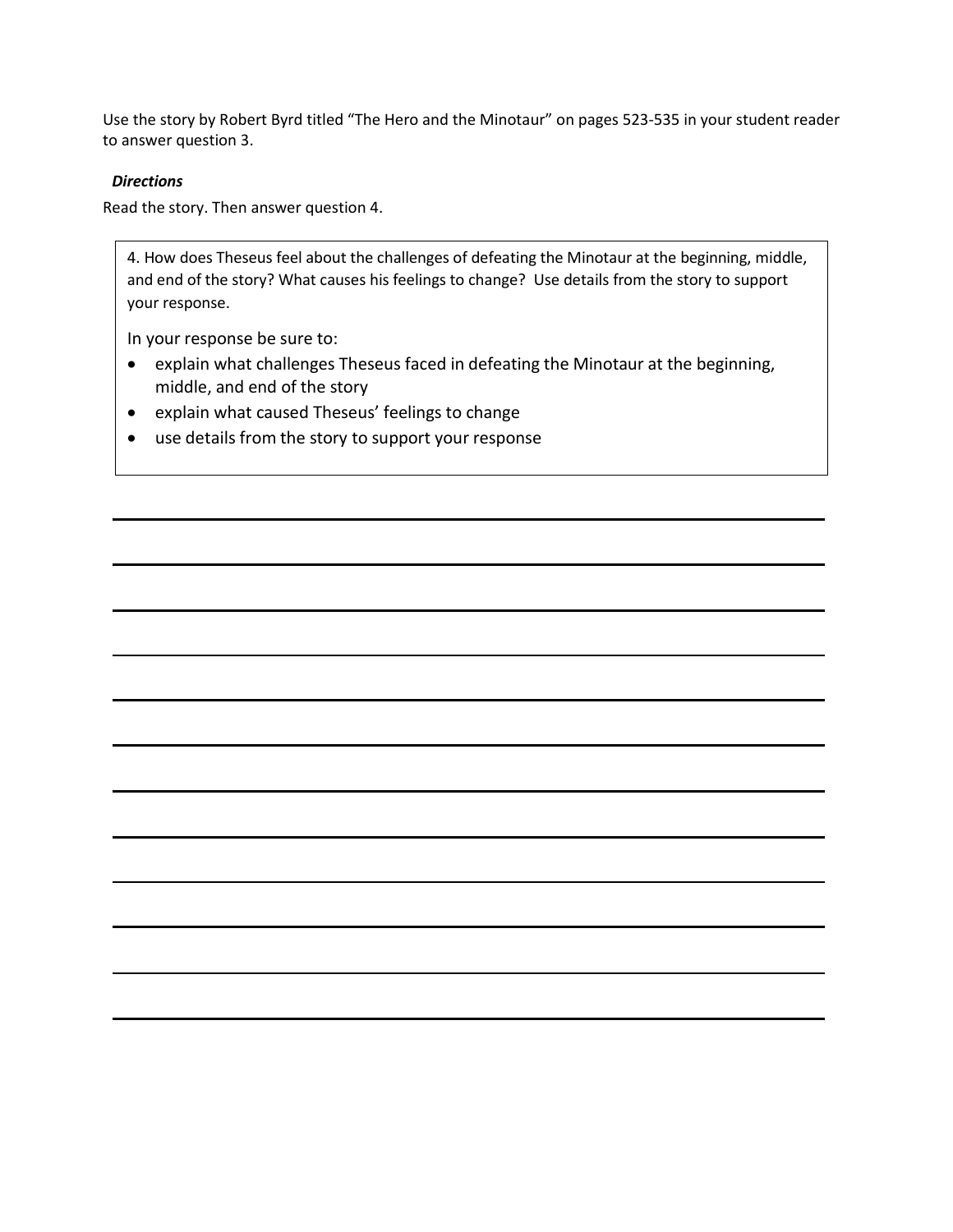## **EXEMPLARYRESPONSE**

**RL.5.3** Compare and contrast two or more characters, settings or events in a story or drama, drawing on specific details in the text (e.g., how characters interact).

**W.6.4** Produce clear and coherent writing in which the development, organization, and style are appropriate to task, purpose and audience.

**2015 Stem used:** How does [character] feel about X? Use two details from the story to support your response. **RL.5.3**

## **p. 525**

1. How does King Minos feel about the city of Athens? Use two details from the story to support your response.

## **Possible Exemplary Response:**

King Minos feels rage towards the city of Athens. Many years before, King Minos's son was visiting Athens and he was killed by a bull during his visit. King Minos blamed Athens for the loss of his son. Minos made war and threatened to destroy Athens if King Aegeus did not pay tribute to him by sacrificing seven men and seven women to the Minotaur every year.

## **Possible Details to Include:**

• Other relevant text-based details

## **Score Points:**

Apply 2-point holistic rubric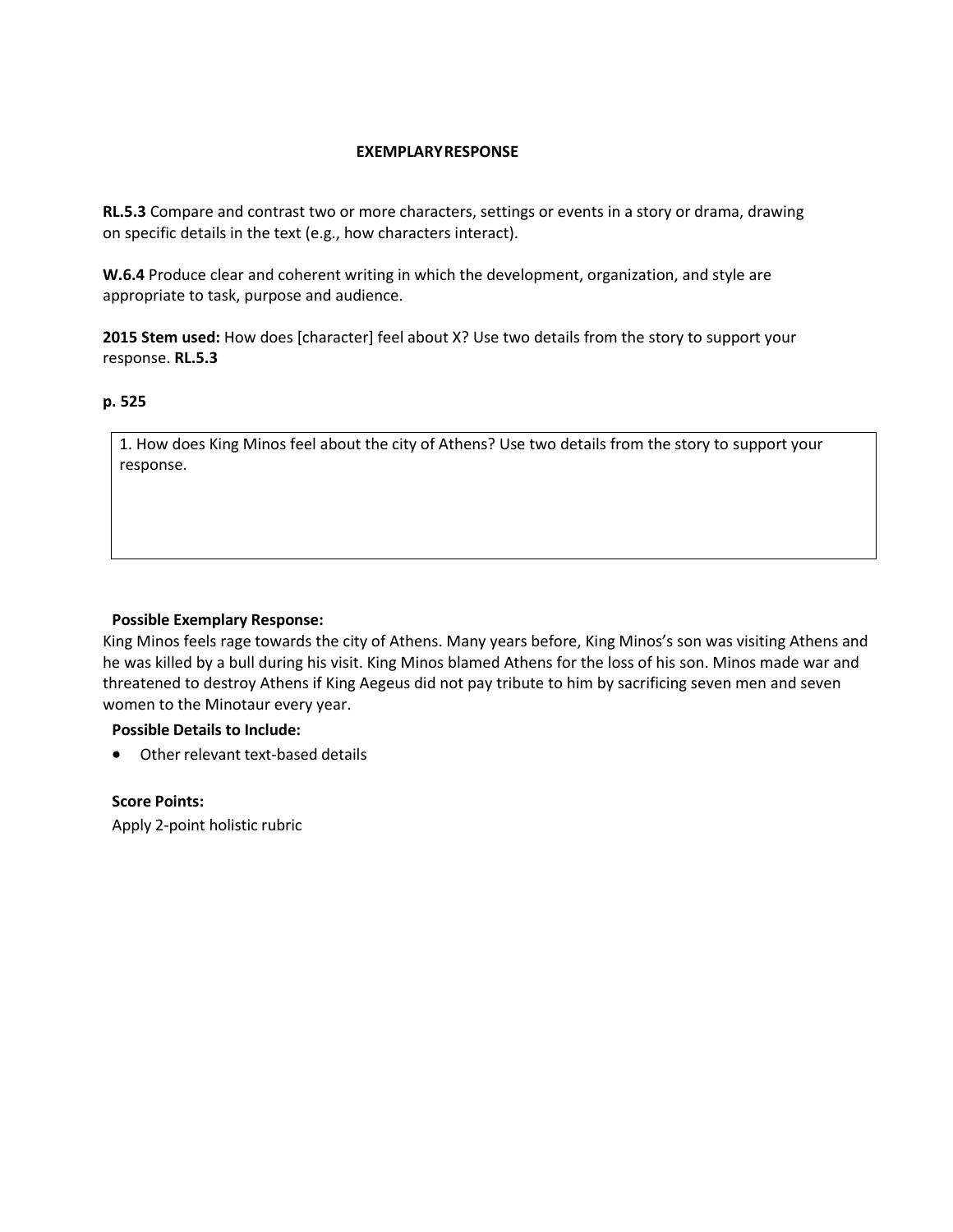#### **EXEMPLARYRESPONSE - 2 Point**

Reading/Writing Standard(s) RL.6.4, W.6.4

**RL.6.4** Determine the meaning of words and phrases as they are used in a text, including figurative and connotative meanings; analyze the impact of the specific word choice on meaning and tone.

**W.6.4** Produce clear and coherent writing in which the development, organization, and style are appropriate to task, purpose and audience.

**2017 stem used:** What is the meaning of the word "X" as it is used in line # of the article? Use two details from the article to support your response. **RI.6.4**

## **p. 534**

2. What is the meaning of the word "colossus" as it is used on page 534 of the story? Use **two** details from the story to support your response.

## **Possible Exemplary Response:**

The word "colossus" refers to the enormous robot Talus that guards the harbor of Crete. In the myth, Talus is described as "towering" and "giant." He is destroyed by a massive wave, because only something massive, or enormously powerful, could crush the giant.

## **Possible Details to Include:**

• Other relevant text-based details

## **Score Points:**

Apply 2 point rubric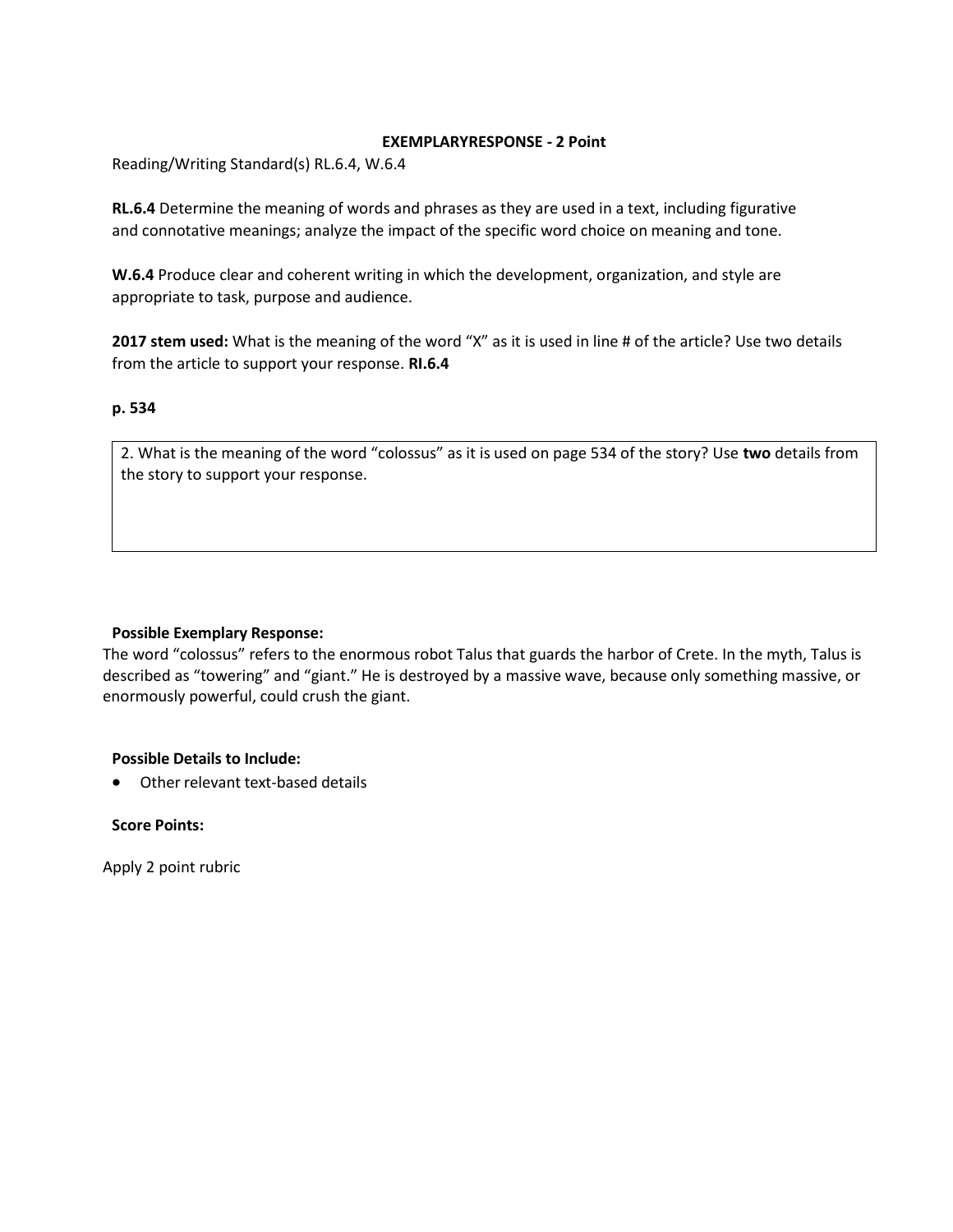#### **EXEMPLARY RESPONSE**

**RL.6.5** Analyze how a particular sentence, chapter, scene, or stanza first into the overall structure of a text and contributes to the development of the theme, setting, or plot.

**W.6.4** Produce clear and coherent writing in which the development, organization, and style are appropriate to task, purpose and audience.

**2018 stem used:** Read this sentence from paragraph #. How does this sentence contribute to the structure of the story? Use two details from the story to support your response. **RL.6.5**

Read this sentence from paragraph 2 on page 526:  *A towering figure ran back and forth across the harbor entrance.* How does this sentence contribute to the structure of the story? Use **two** details from the story to support your response.

#### **Possible Exemplary Response:**

This sentence contributes to the structure of the story by introducing the problem of the bronze giant guarding the entrance. In the text it states, "It moves as though it were alive and guards the harbor against King Minos' enemies." Another detail is, "He would smash us to bits if it were not for our black sail."

## **Possible Details to Include:**

Other relevant text-based details

Score Points: Apply 2-point holistic rubric